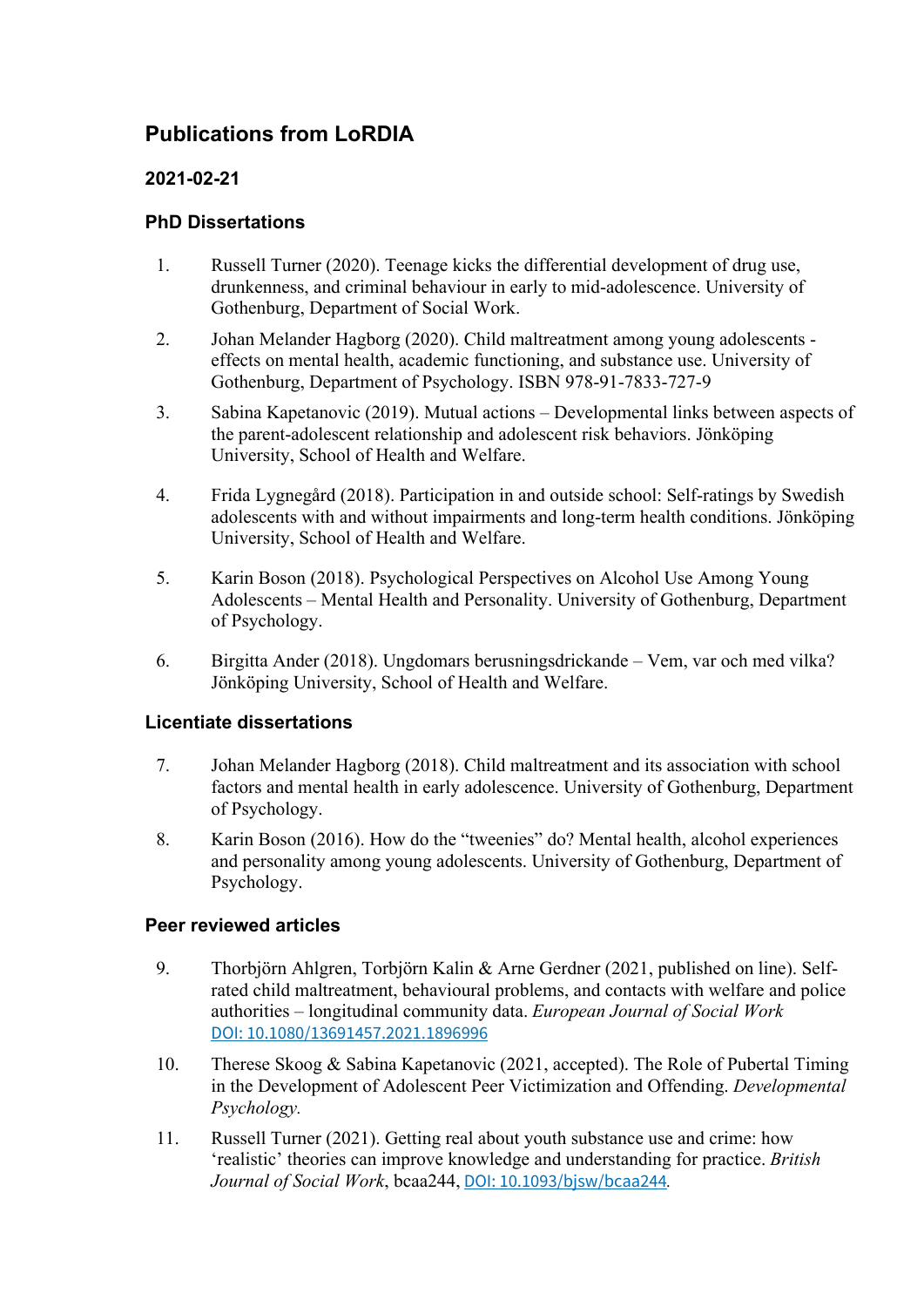- 12. Lilly Augustine, Frida Lygnegård, Margareta Adolfsson & Mats Granlund (2021). The utility of the International Classification of Functioning construct as a statistical tool – operationalizing mental health as an indicator of adolescent participation. *Disability and Rehabilitation.* DOI: [10.1080/09638288.2021.1884295](https://doi.org/10.1080/09638288.2021.1884295)
- 13. Sabina Kapetanovic & Therese Skoog (2020). The Role of the Family's Emotional Climate in the Links between Parent-Adolescent Communication and Adolescent Psychosocial Functioning. *Journal of Abnormal Child Psychology*. DOI: [10.1007/s10802-020-00705-9](https://www.researchgate.net/deref/http%3A%2F%2Fdx.doi.org%2F10.1007%2Fs10802-020-00705-9?_sg%5B0%5D=ZaLN5WvDAgtPhkK-1BPC1GcsyzHgp6I3hOzwaWEEIEf3ZlMKZ6gLGOM6WgeIhLqOAU3yG8sN8m3aYCEdLbjIgA4dUw.JTJ3pnyNCBLD82h5R3bnfPRINECvHI2vCnuAXldlTkzQCrCB2vglOlNlJAK4XyNWj513N4saWgzRcPJsq6orGQ)
- 14. Olov Aronson & Arne Gerdner (2020). Youth centers, structured leisure activities, and friends of native and foreign origin: A short-term longitudinal study. *Journal of Leisure Research.* DOI: [10.1080/00222216.2020.1780521](https://doi.org/10.1080/00222216.2020.1780521)
- 15. Sabina Kapetanovic & Karin Boson (2020). Discrepancies in Parents' and Adolescents' Reports on Parent-Adolescent Communication and Associations to Adolescents' Psychological Health. *Current Psychology*. DOI: [10.1007/s12144-020-](https://www.researchgate.net/deref/http%3A%2F%2Fdx.doi.org%2F10.1007%2Fs12144-020-00911-0?_sg%5B0%5D=aZRbpRAlhb_B6LO0QLie6XoCts2UAbDlmdZUcObdBo80H6ksUdxR7DAiOhfPRqW_igW0F-3gvG41tcsI3FpgZRe6Mg.XrKc-gQoeqE_S5pxizxum40Haa_AlfEU0Q4oV20vQtp-Z6RF6pFAYkImHb2_CbZa3DnCaR4hUJkjj-OCakq94g) [00911-0](https://www.researchgate.net/deref/http%3A%2F%2Fdx.doi.org%2F10.1007%2Fs12144-020-00911-0?_sg%5B0%5D=aZRbpRAlhb_B6LO0QLie6XoCts2UAbDlmdZUcObdBo80H6ksUdxR7DAiOhfPRqW_igW0F-3gvG41tcsI3FpgZRe6Mg.XrKc-gQoeqE_S5pxizxum40Haa_AlfEU0Q4oV20vQtp-Z6RF6pFAYkImHb2_CbZa3DnCaR4hUJkjj-OCakq94g)
- 16. Therese Skoog & Sabina Kapetanovic (2020). The Role of Relational Support in the Longitudinal Links between Adolescent Sexual Harassment Victimization and Psychological Health. *Development and Psychopathology*, 1-13. DOI: [10.1017/S0954579420000565](https://doi.org/10.1017/S0954579420000565)
- 17. Johan Melander Hagborg, Valgeir Thorvaldsson & Claudia Fahlke (2020). Child maltreatment and substance-use-related negative consequences: Longitudinal trajectories from early to mid-adolescence. *[Addictive Behaviors](https://www.sciencedirect.com/science/journal/03064603)*, 106: 106365. [DOI:](https://doi.org/10.1016/j.addbeh.2020.106365)  [10.1016/j.addbeh.2020.106365](https://doi.org/10.1016/j.addbeh.2020.106365)
- 18. Birgitta Ander, Eleonor Fransson, Disa Bergnehr & Arne Gerdner (2020). Onset in the use of tobacco, alcohol, and drugs in early adolescence. *Journal of Social Work Practice in the Addictions,* 20(02): 1–16. [DOI: 10.1080/1533256X.2020.1748973](https://doi.org/10.1080/1533256X.2020.1748973)
- 19. Sabina Kapetanovic, Therése Skoog, Margareta Bohlin & Arne Gerdner (2020). Does one Size Fit All?—Linking Parenting with Adolescent Substance Use and Adolescent Temperament. *Journal of Research on Adolescence,* [30 \(2\)](https://onlinelibrary.wiley.com/toc/15327795/2020/30/S2): 443-457
- 20. [Russell Turner, Kristian Daneback](https://www.sciencedirect.com/science/article/pii/S0306460319303983?casa_token=w7F2qqzxAz8AAAAA:jqfSxFdt-1iL9fR2Uvn_f6Yd8E9AAHdUqeAi22eAdGdfynMPGf08J_9Ffw9GXFSwYDhJKSk0b-g#!) & [Anette Skårner](https://www.sciencedirect.com/science/article/pii/S0306460319303983?casa_token=w7F2qqzxAz8AAAAA:jqfSxFdt-1iL9fR2Uvn_f6Yd8E9AAHdUqeAi22eAdGdfynMPGf08J_9Ffw9GXFSwYDhJKSk0b-g#!) (2020). Explaining trajectories of adolescent drunkenness, drug use, and criminality: A latent transition analysis with socio-ecological covariates. *[Addictive Behaviors,](https://www.sciencedirect.com/science/journal/03064603)* [102,](https://www.sciencedirect.com/science/journal/03064603/102/supp/C) 106145. [DOI:](https://doi.org/10.1016/j.addbeh.2019.106145)  [10.1016/j.addbeh.2019.106145](https://doi.org/10.1016/j.addbeh.2019.106145)
- 21. Sabina Kapetanovic, Margareta Bohlin, Therese Skoog & Arne Gerdner (2020; online 2017): Structural relations between sources of parental knowledge, feelings of being overly controlled and risk behaviors in early adolescence. *Journal of Family Studies,* 26(2): 226-242. DOI: [10.1080/13229400.2017.1367713](https://doi.org/10.1080/13229400.2017.1367713)
- 22. Sabina Kapetanovic, Savannah Boele & Therése Skoog (2019). Parent-Adolescent Communication and Adolescent Delinquency: Unraveling Within-Family Processes from Between-Family Differences. *Journal of Youth and Adolescence,* 48: 1707– 1723. [DOI: 10.1007/s10964-019-01043-w](https://link.springer.com/article/10.1007%2Fs10964-019-01043-w)
- 23. Berit Møller Christensen, Maria Björk, Lena Almqvist & Karina Huus. (2019). Patterns of support to adolescents related to disability, family situation, harassment, and economy. *Child: Care, Health and Development,* [45\(5\)](https://onlinelibrary.wiley.com/toc/13652214/2019/45/5): 644-653. [DOI:](https://doi.org/10.1111/cch.12675)  [10.1111/cch.12675](https://doi.org/10.1111/cch.12675)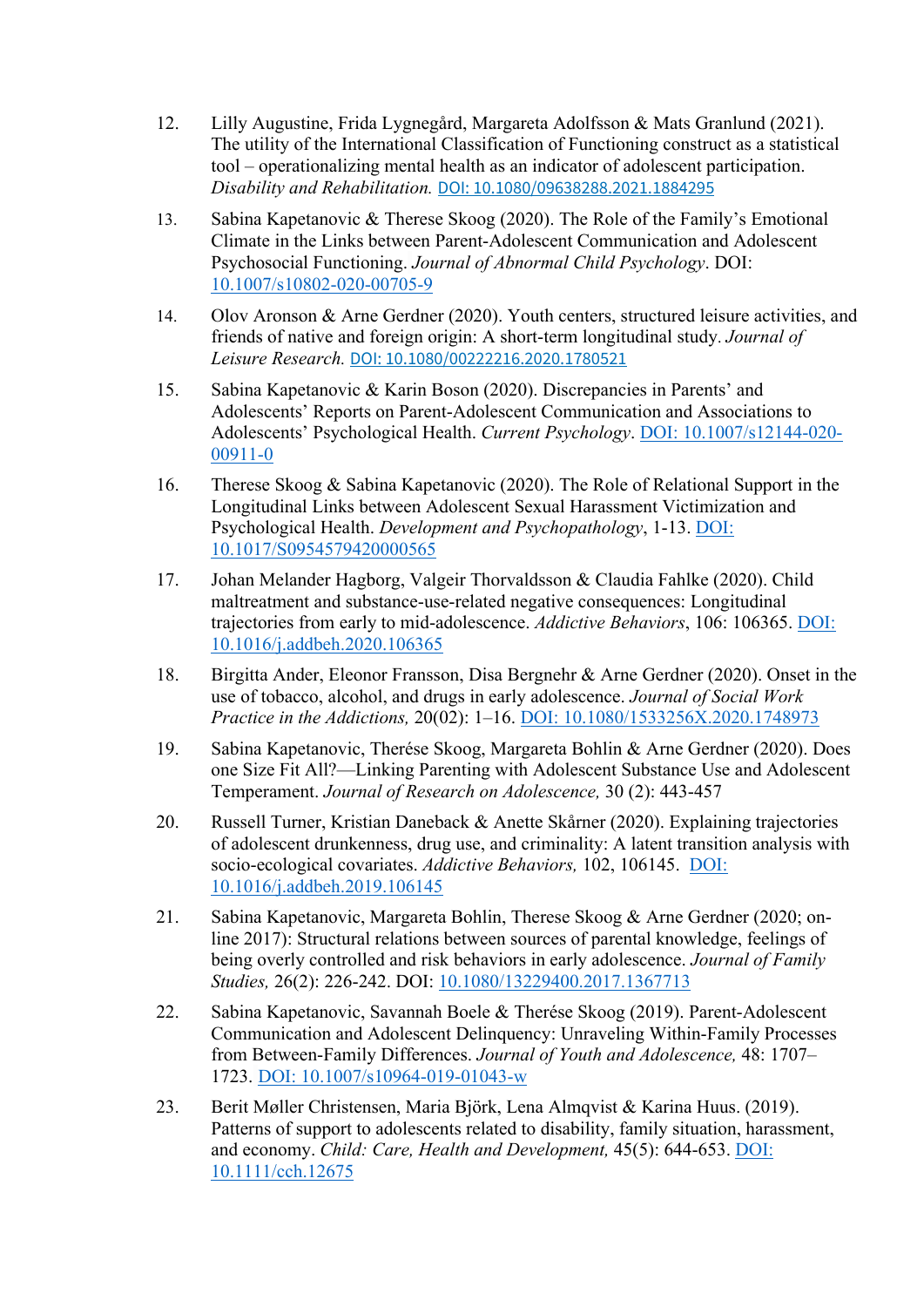- 24. Karin Boson, Peter Wennberg, Claudia Fahlke & Kristina Berglund (2019), Personality traits as predictors of early alcohol inebriation among young adolescents: Mediating effects by mental health and gender-specific patterns. *Addictive Behaviors,* [95:](https://www.sciencedirect.com/science/journal/03064603/95/supp/C) 152-159.
- 25. [Louise Carlberg](https://journals.sagepub.com/doi/full/10.1177/1403494818788415?casa_token=4uj86KrtXmsAAAAA%3AubwZzOaG_QkNym-q081rDgfIq8oZ_lsidZLbk8kVgpFh20NTP8NJvWHHj24srqm1EZmPvSx2PxfpTA) & [Mats Granlund](https://journals.sagepub.com/doi/full/10.1177/1403494818788415?casa_token=4uj86KrtXmsAAAAA%3AubwZzOaG_QkNym-q081rDgfIq8oZ_lsidZLbk8kVgpFh20NTP8NJvWHHj24srqm1EZmPvSx2PxfpTA) (2019). Achievement and participation in schools for young adolescents with self-reported neuropsychiatric disabilities: A crosssectional study from the southern part of Sweden. *Scandinavian Journal of Public Health*, 47 (2): 199-206.
- 26. Sabina Kapetanovic, Therese Skoog, Margareta Bohlin & Arne Gerdner (2019). Aspects of the Parent–Adolescent Relationship and Associations With Adolescent Risk Behaviors Over Time. *Journal of Family Psychology,* 33(1): 1-11. Advance online publication, 2018.<http://dx.doi.org/10.1037/fam0000436>
- 27. [Frida Lygnegård,](http://www.frontiersin.org/people/u/508895) [Lilly Augustine,](http://www.frontiersin.org/people/u/515814) [Mats Granlund,](http://www.frontiersin.org/people/u/345841) [Ingemar Kåreholt](http://www.frontiersin.org/people/u/553022) & Karina Huus (2018). Factors Associated with Participation and Change Over Time in Domestic Life, Peer Relations, and School for Adolescents With and Without Self-Reported Neurodevelopmental Disorders. A Follow-Up Prospective Study. *Frontiers in Education,* 3: Article 28*.* <https://doi.org/10.3389/feduc.2018.00028>
- 28. Frida Lygnegård, Lena Almqvist, Mats Granlund & Karina Huus (2018): Participation profiles in domestic life and peer relations as experienced by adolescents with and without impairments and long-term health conditions. *Developmental Neurorehabilitation,* 22(1): 27-38. <https://doi.org/10.1080/17518423.2018.1424266>
- 29. Birgitta Ander, Disa Bergnéhr, Eleonor I. Fransson & Arne Gerdner (2018). Where and with whom – contexts of 15-year-olds' drunkenness (Manuscript published in thesis: Ander, B. *Ungdomars berusningsdrickande – Vem, var och med vilka?* Jönköping University. School of Health and Welfare).
- 30. Russell Turner, Kristian Daneback & Anette Skårner (2018). Assessing reciprocal association between drunkenness, drug use, and delinquency during adolescence: Separating within- and between-person effects. *Drug and Alcohol Dependence*, [191:](https://www.sciencedirect.com/science/journal/03768716/191/supp/C) 286-293.
- 31. Lilly Augustine, Frida Lygnegård, Mats Granlund & Margareta Adolfsson (2018): Linking youths' mental, psychosocial, and emotional functioning to ICF-CY: lessons learned. *Disability and Rehabilitation,* 40(19): 2293-2299. [DOI:](https://doi.org/10.1080/09638288.2017.1334238)  [10.1080/09638288.2017.1334238](https://doi.org/10.1080/09638288.2017.1334238)
- 32. Johan Melander Hagborg, Kristina Berglund & Claudia Fahlke (2017). Evidence for a relationship between child maltreatment and absenteeism. *Child Abuse & Neglect,* 75; 41-49. [DOI: 10.1016/j.chiabu.2](https://doi.org/10.1016/j.chiabu.2017.08.027) 017.08.027
- 33. Johan Melander Hagborg, Inga Tidefors & Claudia Fahlke (2017). Gender differences in the association between emotional maltreatment with mental, emotional, and behavioral problems in Swedish adolescents. *[Child Abuse & Neglect,](https://www.sciencedirect.com/science/journal/01452134)* [67:](file://ad.hj.se/files/Staff/Restricted/HHJ_LoRDIA_Admin/Delstudier/%C3%96versikt%20%C3%B6ver%20LoRDIA-publikationer/67)249-259. <https://doi.org/10.1016/j.chiabu.2017.02.033>
- 34. Karin Boson, Sven Brändström & Sören Sigvardsson (2017). The Junior Temperament and Character Inventory (JTCI): Psychometric Properties of Multi-Informant Ratings. *Psychological Assessment,* 30(4), 550–555.
- 35. Karin Boson, Kristina Berglund, Peter Wennberg & Claudia Fahlke (2016). Well-Being, Mental Health Problems, and Alcohol Experiences Among Young Swedish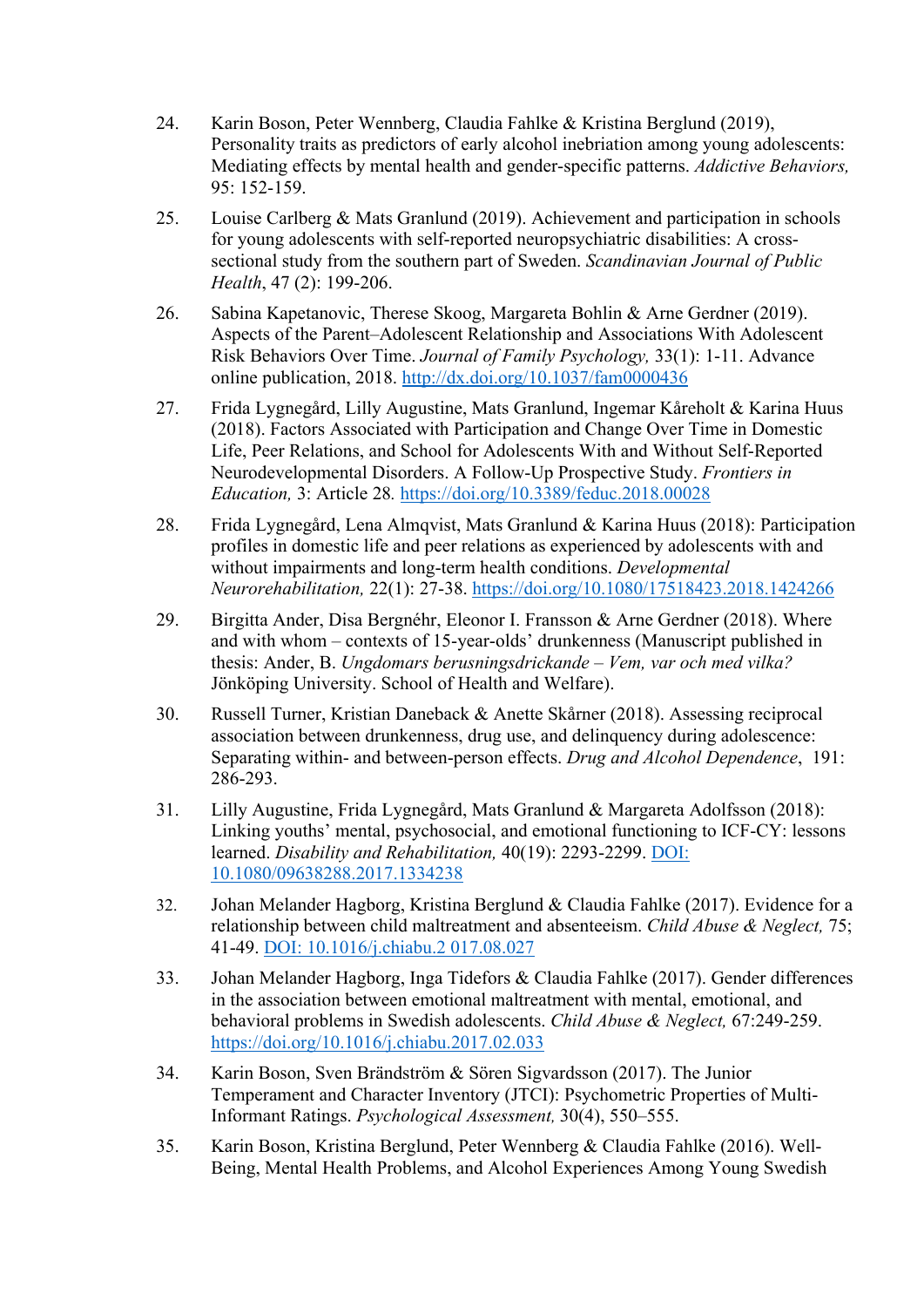Adolescents: A General Population Study. *Journal for Person-Oriented Research,* 2(3): 123-134.

### **Articles pending**

- 36. Ylva Bjereld, Russell Turner & Lilly Augustine (manuscript). Does disability matter for bullying and mental health in adolescence – a random-intercept cross-lagged panel model.
- 37. Lygnegård, Frida; Granlund, Mats; Kapetanovic, Sabina & Augustine, Lilly (2020). Short-term longitudinal participation trajectories related to domestic life and peer relations for adolescents with and without self-reported neurodevelopmental impairments. *Heliyon* (Resubmitted, December 2020).
- 38. Arne Gerdner & Sabina Kapetanovic (2020, manuscript). Adolescents raised under honor culture norms in a modern welfare state – Parental control of adolescents' romantic relations and sexuality.
- 39. Olov Aronson (2020, in review). Digital leisure and interethnic friendships: A longitudinal study. *Leisure Sciences.*
- 40. Torbjörn Kalin, Thorbjörn Ahlgren, Birgitta Persdotter & Arne Gerdner (2020, in review). How do Child Welfare Referrals match the self-reports of Severely Exposed Children in Sweden? *Child and Family Social Work*
- 41. Johan Melander Hagborg, Torbjörn Kalin & Arne Gerdner (2020, in review). CTQ-SF used with adolescents – methodological reports from clinical and community samples. *Journal of Research on Adolescence*
- 42. Torbjörn Kalin & Thorbjörn Ahlgren (Manuscript). Low levels of participation in structured leisure-time activities among emotionally neglected children.
- 43. Olov Aronson, Christian Steglich, Disa Bergnehr & Michael Wells (2020, in review). Parents, friendship formation, and subjective wellbeing: A longitudinal study of adolescents with native and migrant backgrounds. *Journal of Social and Personal Relationships*.
- 44. Russell Turner (2020, in review). Personality, parents or peers? The differential development of teenage drunkenness, drug use, and criminal behaviour: a multi-level exploration using socio-ecological covariates.

#### **Chapter in anthology**

45. Torbjörn Forkby, Russell Turner & Kristina Alstam (2020). Den strukturerade fritiden – en möjlighet till lärande för livet? I: Alireza Behtoui, Fredrik Hertzberg, Anders Neergaard (Red.), *Ungdomars Fritidsaktiviteter*. Lund: Studentlitteratur.

## **Master theses**

- 46. Nina Ambrus (2021). Utsatthet för barnmisshandel och relationer till jämnåriga i ungdomsåren. Göteborgs Universitet, Psykologiska Institutionen.
- 47. Sara Mehdin och Lise Mueller (2019). Barnmisshandel och dess påverkan på sexuell hälsa och sexuellt risktagande bland unga i Sverige. Göteborgs Universitet, Psykologiska Institutionen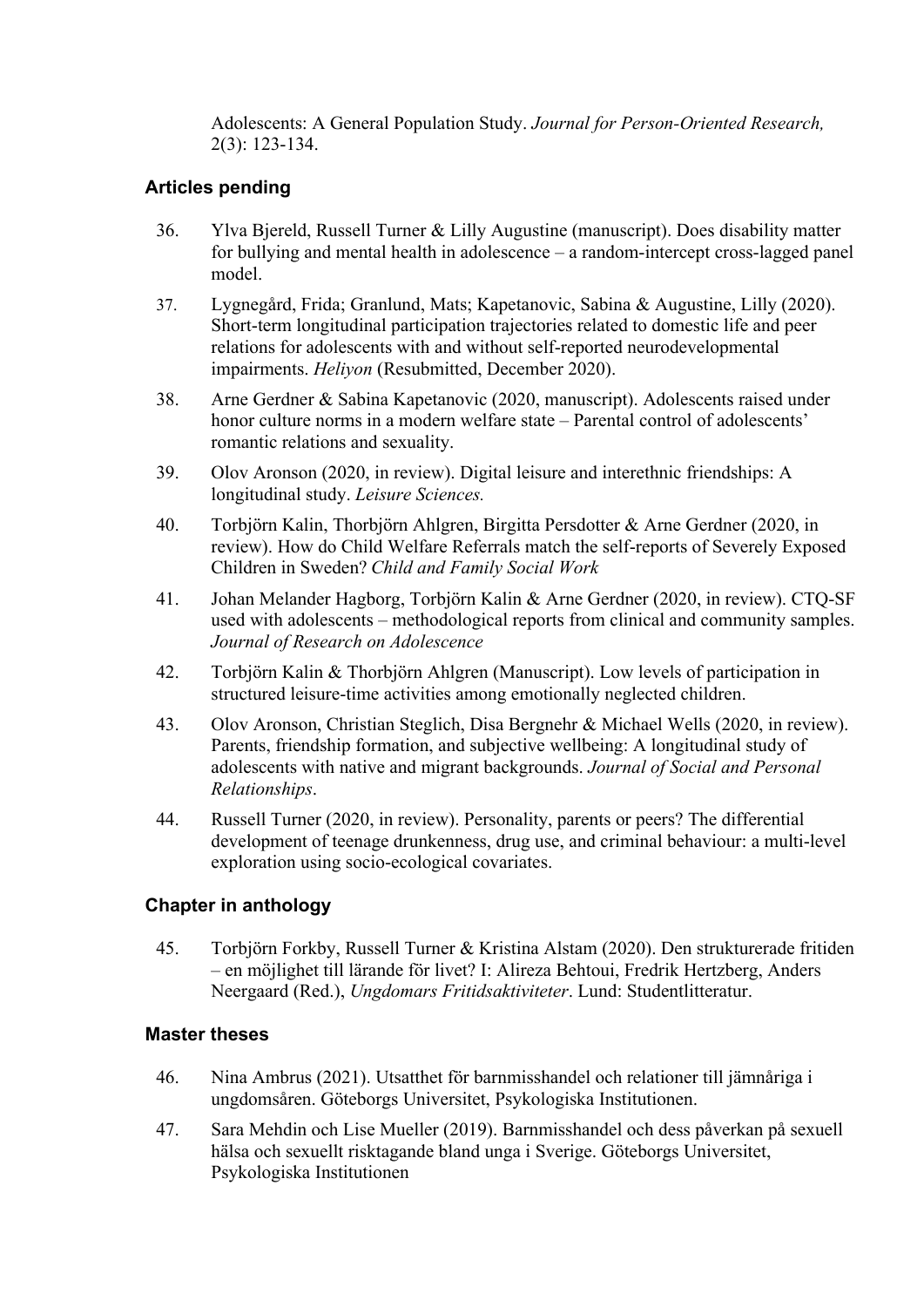- 48. Torbjörn Kalin (2018). Fritidsvanor hos socialt utsatta barn. Jönköping University. School of Health and Welfare.
- 49. Qi Meng (2018). School's social environment in relation to participation and wellbeing of young adolescents with self-rated neurodevelopmental problems. Jönköping University, School of Education and Communication.
- 50. Katarina Olsson (2018). Ungdomars upplevelser av påverkan i relation till vuxna: En fenomenologiskt inspirerad studie utifrån ett agens och empowerment-perspektiv University West, Department of Social and Behavioural Studies, Division of Psychology, Pedagogy and Sociology.
- 51. Maria Löfgren (2017). Pojkars och flickors våldsbeteende, alkohol- och drogkonsumtion och psykiska hälsa. Göteborgs Universitet, Psykologiska Institutionen.
- 52. Daniel Ryding (2017). Sociodemographic risk factors for emotional maltreatment in Swedish adolescents. Göteborgs Universitet, Psykologiska Institutionen.
- 53. Louise Carlberg (2016). Participation in schools for young adolescents with neuropsychiatric disabilities: A cross-sectional study from the Southern part of Sweden. Uppsala Universitet, Department of Women's and Children's Health
- 54. Stefan Roosch Haraldsson och Carl Cederqvist (2015). Adolescents' Experience of Parental Reactions and its Relations to Externalizing and Internalizing Problems. Göteborgs Universitet, Psykologiska Institutionen
- 55. Johanne Svantorp (2015). En studie av elevers deltakelse i skolen. Masteroppgave i spesialpedagogikk. Institutt for spesialpedagogikk, Det utdanningsvitenskapelige fakultet, Universitetet i Oslo

## **Candidate theses**

- 56. Hossein Matin & Tobias Abrahamsson (2020). Familjestruktur, föräldrainsyn och vänners inverkan på ungdomsbrottslighet – En kvantitativ jämförelsestudie mellan resultat från LoRDIA och BRÅ:s skolundersökning rörande risk- och skyddsfaktorer för brott. Jönköping University; School of Health and Welfare.
- 57. Samuel Johansson, Lennart Lilja (2020). Barn till förälder med substansproblematik Personlighetsegenskaper och substansproblematik. Jönköping University; School of Health and Welfare.
- 58. Christian Andréasson och Linnéa Engholm (2020). Den religiösa gemenskapens roll för skolungdomars välbefinnande. Jönköping University; School of Health and Welfare.
- 59. Sara Berggren och Maria Stenered (2020). Kroppsuppfattning hos ungdomar i årskurs 8 och 9. Jönköping University; School of Health and Welfare
- 60. Jenny Karlsson och Kerstin Arvidsson (2019). Vardagskommunikation och sexuella riskbeteenden. Jönköping University; School of Health and Welfare
- 61. Josefine Tarberg och Annica Wedenhjelm (2019). Psykosomatiska symtom. En studie om barns upplevda tillit till föräldrar i förhållande till psykosomatiska symtom. Jönköping University, School of Health and Welfare, HHJ, Dep. of Social Work.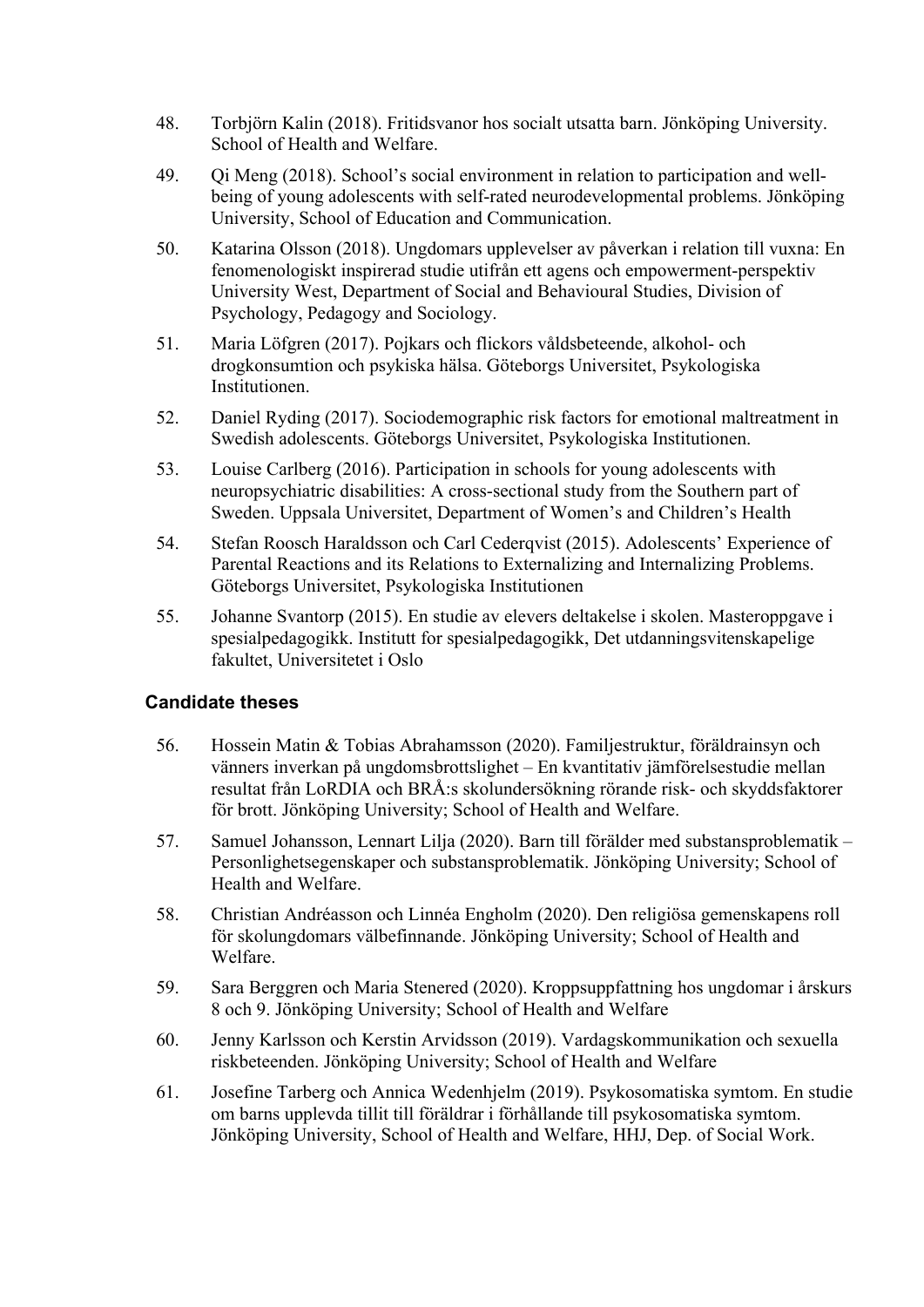- 62. Rebecca Strand och Frida Rösberg (2019). Internaliserade problem hos ungdomar i årskurs nio.: En studie med tvärsnittsdesign som tittar på internaliserade problem relaterat till mobbning och föräldraskap. Jönköping University, School of Health and Welfare, Department of Social Work.
- 63. Sylvia Karlsson och Emma Björk (2018). Psykisk ohälsa hos barn på glesbygden: En kvantitativ enkätstudie. Jönköping University, School of Health and Welfare, Dep. of Social Work.
- 64. Cia Skog och Leif Ternström (2018). Erhåller traumatiserade ungdomar professionell kontakt – och hur mår de? Psykologiska Institutionen, Göteborgs Universitet.
- 65. David Bothén, Jarkko Tauriainen (2017). Ungdomsbrottslighet Risk och skydd i familjerelationer. Jönköping University; School of Health and Welfare.
- 66. Malin Englaborn och Mika Mörner (2017). Det är lättare att bli kriminell än att skaffa ett jobb - en studie om ungdomsbrottslighet och möjlighetshorisonter. Trollhättan: Högskolan Väst.
- 67. Alexander Alterot, Mattias Toivainen (2017). Alkoholbruk hos ungdomar i årskurs 8 och 9. Påverkan genom influenser från föräldrar och vänner. Jönköping University; School of Health and Welfare, Department of Social Work.
- 68. Timmy Johansson, Josefine Klasson, Marlene Mardo (2017). Typiskt pojkar: om psykisk hälsa, maskulinitet och normbrytande beteende bland unga pojkar. Jönköping University, School of Health and Welfare, Dep. of Behavioural Science and Social Work.
- 69. Susanne Engelbrektsson, Joakim Turtell (2017). Vilka ungdomar mobbar andra? Samband med impulsivitet, våldsbenägenhet och föräldrabarnkommunikation. University West, Department of Social and Behavioural Studies, Division of Psychology, Pedagogy and Sociology.
- 70. Anna Karlsson och Charlotte Lindén (2017). Vad får ungdomar att begå brott? Undersökning om saand mellan ungdomsbrottslighet och personlighetsdrag, Familjerelationer, Vänners brottsliga beteende, bostadsområde och kön. Trollhättan: Högskolan Väst.
- 71. Sara Andersson, Caroline Sandström (2016). Att mobba andra. En studie om mobbning, psykisk hälsa, tobak, alkohol och droganvändning och föräldrabarnkommunikation. Trollhättan: Högskolan Väst.

#### **Research presentations**

International level

- 72. Sabina Kapetanovic & Therese Skoog (2020). The Role of Family Emotional Climate in the Links between Parent-Adolescent Communication and Adolescent Psychological Problems. Paper presentation at the 17th Biennial Conference of the European Association for Research on Adolescence (EARA), September 2-5, 2020, Porto, Portugal.
- 73. Therese Skoog & Sabina Kapetanovic (2020). The Role of Pubertal Timing in the Development of Adolescent Peer Victimization and Offending. Paper presentation at the 17th Biennial Conference of the European Association for Research on Adolescence (EARA), September 2-5, 2020, Porto, Portugal.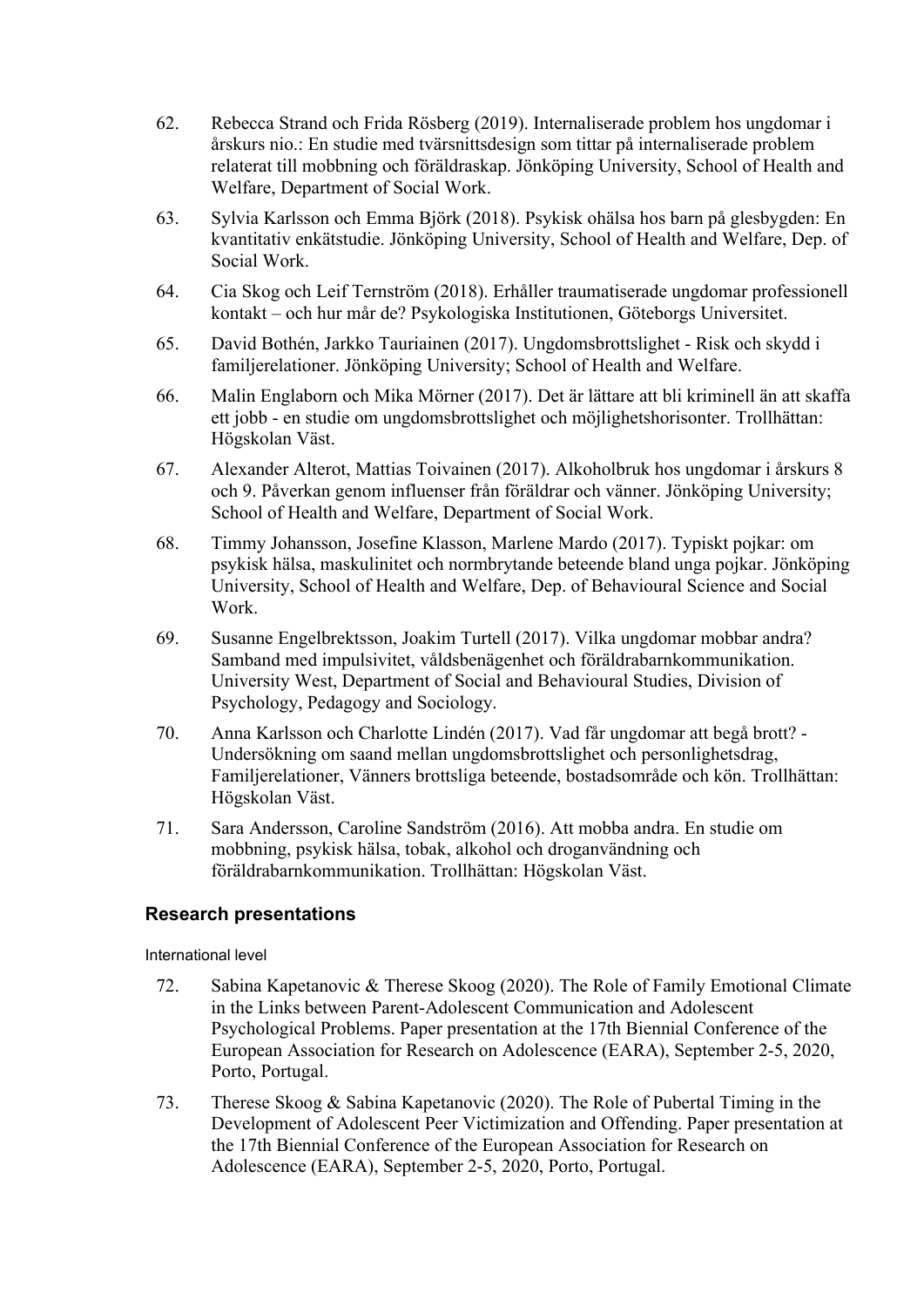- 74. Therese Skoog & Sabina Kapetanovic (2020). The Role of Social Support in the Longitudinal Link between Adolescent Sexual Harassment and Psychological Health [Paper presentation]. Society for Research on Adolescence Conference, San Diego, California, USA. (March 19-22, Conference canceled)
- 75. Sabina Kapetanovic & Karin Boson (2019). Differences in parents' and adolescents' reports on parental knowledge and longitudinal associations to adolescents' psychological problems. Presentation at ECDP - European conference on developmental psychology- Aten, Grekland 29/8- 1/9, 2019
- 76. Johan Hagborg (2019). Child Maltreatment and Alcohol Related Negative Consequences – longitudinal trajectories from early to mid-adolescence. International Society for Traumatic Stress Studies 35<sup>th</sup> annual meeting, Boston

Therese Skoog (2018). Multiple aspects of challenge to adolescent growth: Presentations from the Swedish LoRDIA project. Chair and organizer of a research symposium at the 16th Biennial Conference of the European Association for Research on Adolescence, Ghent, Belgium.

- 77. Russell Turner (2018). Re-thinking 'risk' in the context of nurturing adolescent growth – What can we learn from reciprocal associations between traditional teenage 'risk' behaviours? Oral presentation within symposium: Multiple aspects of challenge to adolescent growth: Presentations from the Swedish LoRDIA project. European Association of Research on Adolescence (EARA), Ghent.
- 78. Karin Boson (2018). Predicting alcohol use and inebriation through mental health problems, well-being and personality dimensions among young adolescents. Oral presentation within symposium: Multiple aspects of challenge to adolescent growth: Presentations from the Swedish LoRDIA project. European Association of Research on Adolescence (EARA), Ghent.
- 79. Sabina Kapetanovic (2018). Bidirectional Links between Adolescent Disclosure, Parental Solicitation, Parental Control and Adolescent Delinquency. Oral presentation within symposium: Multiple aspects of challenge to adolescent growth: Presentations from the Swedish LoRDIA project. European Association of Research on Adolescence (EARA), Ghent.
- 80. Johan Hagborg (2018). "Child Maltreatment and School Absenteeism". Oral presentation within symposium: Multiple aspects of challenge to adolescent growth: Presentations from the Swedish LoRDIA project. European Association of Research on Adolescence (EARA), Ghent
- 81. Russell Turner (2018). Improving longitudinal quantitative research with adolescents – 7 lessons from LoRDIA. Presentation to Substance Use and Addiction (SUAB) European network meeting, Tilburg.
- 82. Sabina Kapetanovic (2017). Parenting and adolescent risk behaviours. Presentation at European Conference on Developmental Psychology (ECDP), Utrecht
- 83. Johan Hagborg (2017). Gender Differences in the Association Between Emotional Maltreatment with Mental, Emotional, and Behavioral Problems in Swedish Adolescents". The 15th European Society for Traumatic Stress Studies Conference, Odense.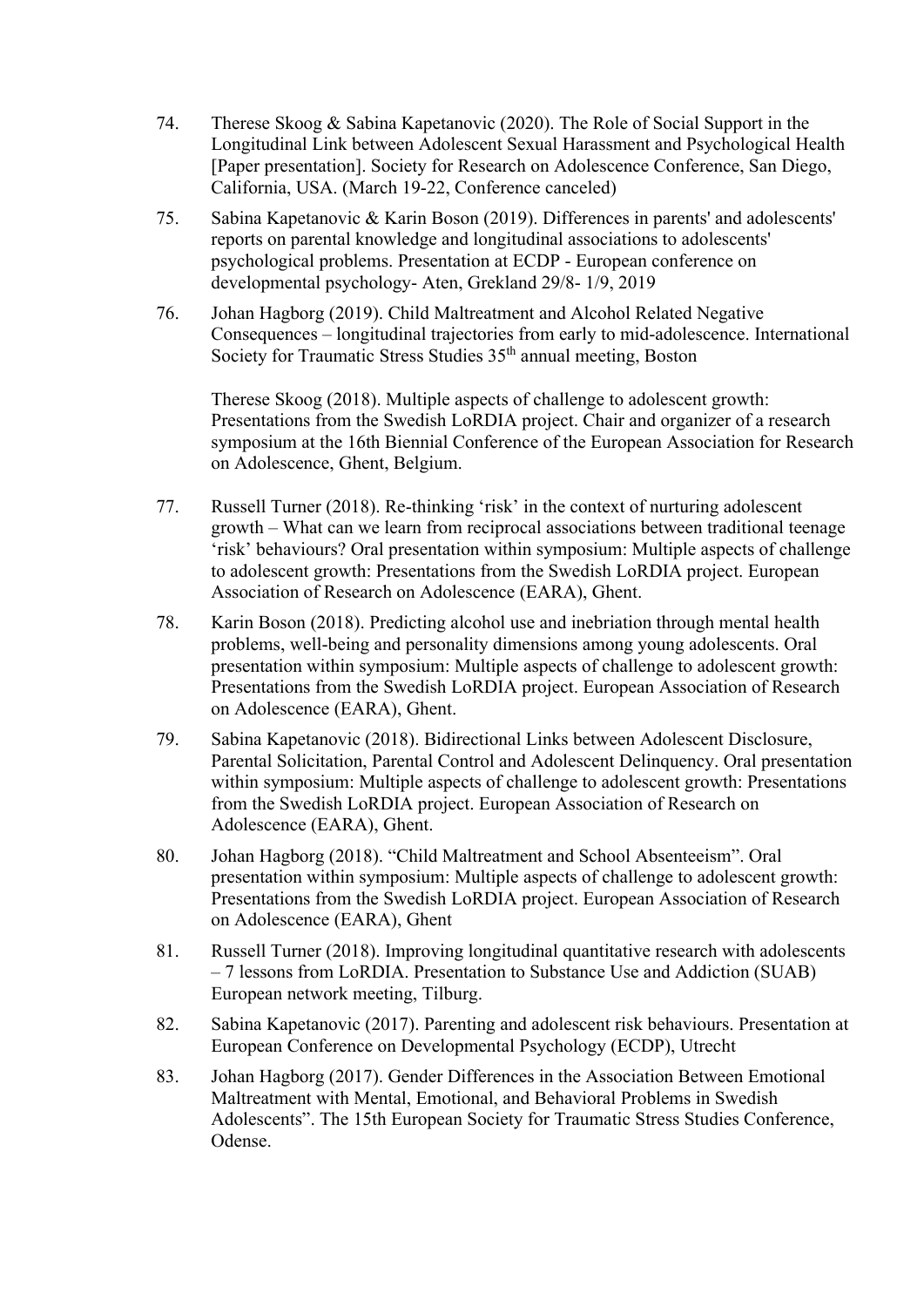- 84. Karin Boson (2017). Emotional, Psychological and Social Well-being: The Applicability of Mental Health Continuum Short Form (MHC-SF) among Young Adolescents. Poster presentation at the 5<sup>th</sup> World Congress in Positive Psychology, International Positive Psychology Association (IPPA) 13-17 Juli 2017, Montreal, Canada.
- 85. Karin Boson (2016). The Swedish Version of Junior Temperament and Character Inventory (JTCI): Psychometric Properties of Children's Self-Report and Caregivers' Rating. Presentation at XV Biennial conference, European Association for Research on Adolescence (EARA), La Barrosa, Cádiz, Spain.
- 86. Russell Turner (2016). Kids, drugs, and delinquency: Differential patterns and developmental pathways in adolescence. Presentation at European Association for Research on Adolescence (EARA), La Barossa, Spain.
- 87. Karin Boson (2016). The Swedish Version of Junior Temperament and Character Inventory (JTCI): Psychometric Properties of Children's Self-Report and Caregivers' Rating" vid European Conference on Personality Psychology (ECP) Paper presentation at The European Association for Personality Psychology (EAPP), Timisoara, Romania.
- 88. Sabina Kapetanovic (2016). Capturing parental knowledge and adolescent risk behaviour. Presentation at European Association for Research on Adolescence (EARA), La Barossa, Cádiz, Spain.
- 89. Karin Boson (2016). Well-being, mental health problems, and alcohol experiences among young Swedish adolescents: a general population study. Presentation at KBS 2016 - 42nd Annual Alcohol Epidemiology Symposium of the Kettil Bruun Society, Stockholm
- 90. Karin Boson (2016). Well-being, mental health problems, and alcohol experiences among young Swedish adolescents: a general population study. ISBRA ESBRA World Congress on Alcohol an Alcoholism, Berlin. Poster presentation.

Nordic or national level

- 91. Torbjörn Kalin (2020). Referral rates to the child welfare services. Relations between severe exposure of child maltreatment and behavioural problems and referrals to the child welfare services. Presentation på den tredje nationella barnavårdskonferensen, 1- 2 dec. (On-line).
- 92. Thorbjörn Ahlgren (2020). Barn som är svårt utsatta enligt självskattning övergrepp, försummelse och beteendeproblem samt förutsättningar för upptäckt. [Children who are severely exposed according to self-assessment – abuse, neglect, and behavioural problems as well as conditions for detection.] Presentation på Tredje Barnavårdskonferensen, 1-2 dec. (On-line).
- 93. Sabina Kapetanovic (2020). Föräldraskap och ungas utveckling. Presentation i samband med utdelande av "Juniora priset", Systembolaget, 27 nov. (On-line).
- 94. Olov Aronsson (2018). Predicting young immigrants' native friends, immigrant friends, and social interactions: A short-term longitudinal study. Paper presented at Nordic Migration Research Conference, REMESO, Norrköping, 15-17 August, 2018.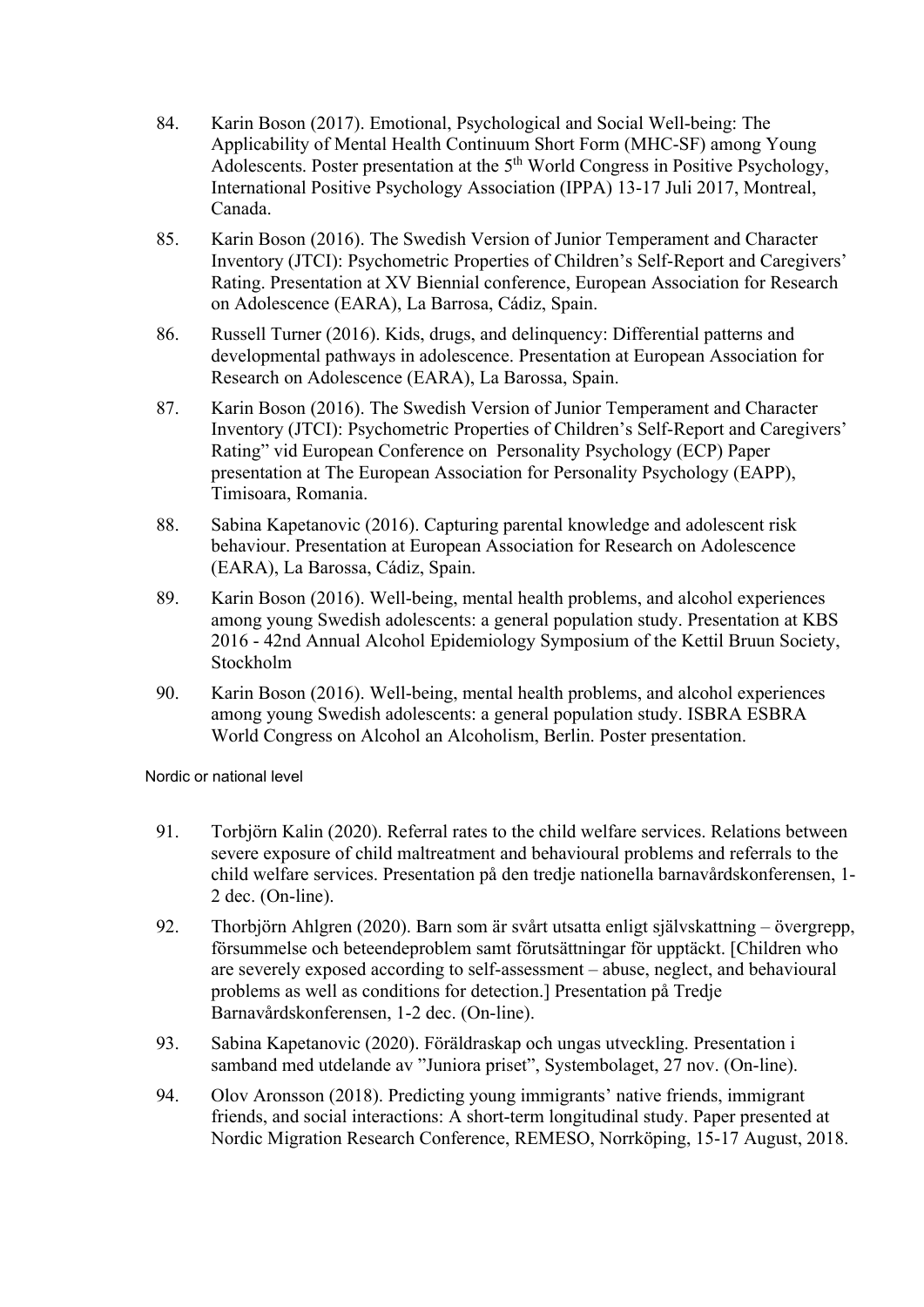- 95. Russell Turner (2018). Re-thinking 'risk' ungdomar, alkohol och droger. Vad kan vi lära oss från reciprok risk för alkohol- och drogbruk och kriminalitet under tonåren? Presentation till Sonad, Stockholm.
- 96. Birgitta Ander (2016). Early onset in use of alcohol, tobacco and drugs. Presentation at Nordic Alcohol and Drug Researchers' Assembly (NADRA) in Helsinki.
- 97. Birgitta Ander (2016). Early onset in use of alcohol, tobacco and drugs. Presentation at Nordic Youth Research Symposium (NYRIS13), Trollhättan
- 98. Birgitta Ander (2016). The importance of place for adolescent binge drinking Presentation at Nordic Youth Research Symposium (NYRIS13), Trollhättan
- 99. Birgitta Ander (2016). "I can then dance like John Travolta." Binge drinking and the importance of places. Presentation at NordAN (Nordic Alcohol and Drug Policy Network), Oslo
- 100. Frida Lygnegård (2016). Involving Students with Intellectual disabilities in a longitudinal Study-experiences from the Swedish Research Programme LoRDIA. Presentation at Nordic Youth Research Symposium (NYRIS), Trollhättan.
- 101. Sabina Kapetanovic (2016). Structural relationships between parental knowledge and adolescent risk behaviors. Presentation at Nordic Youth Research Symposium (NYRIS), Trollhättan.
- 102. Russell Turner (2016). Kids, drugs, and delinquency: Differential patterns and developmental pathways in adolescence. Presentation at Paper Conference in Social Work, Lund.
- 103. Johan Hagborg (2016). The impact of psychological maltreatment on mental health in Swedish 12-13-year olds. Nordisk Förening mot barnmisshandel och Omsorgssvikt, Stockholm.
- 104. Karin Boson (2015). Well-being, mental health problems, and alcohol experiences among young Swedish adolescents: a general population study. Presentation at Swedish Association of Alcohol and Drug Research (SAD).
- 105. Karin Boson; Anette Skårner & Arne Gerdner (2014). Longitudinal Research on Development in Adolescence – LoRDIA. Presentation på Vetenskapsrådet (VR), Stockholm

Regional or local level

- 106. Russell Turner (2015). Re-thinking 'risk' kring ungdomar, alkohol, droger och kriminalitet . Psychosocial research mental health in relation to alcohol and drug use in the development from adolescents to adults Presentation at CERA (Centre for Research and Education on Addiction), Gothenburg
- 107. Johan Hagborg (2015). The impact of psychological maltreatment on mental health in Swedish 12-13 year olds. Psychosocial research mental health in relation to alcohol and drug use in the development from adolescents to adults Presentation at CERA (Centre for Research and Education on Addiction), Gothenburg.
- 108. Karin Boson (2015). Välbefinnande, psykisk ohälsa och alkoholerfarenheter hos 12- 13 åringar. Psychosocial research mental health in relation to alcohol and drug use in the development from adolescents to adults Presentation at CERA (Centre for Research and Education on Addiction), Gothenburg.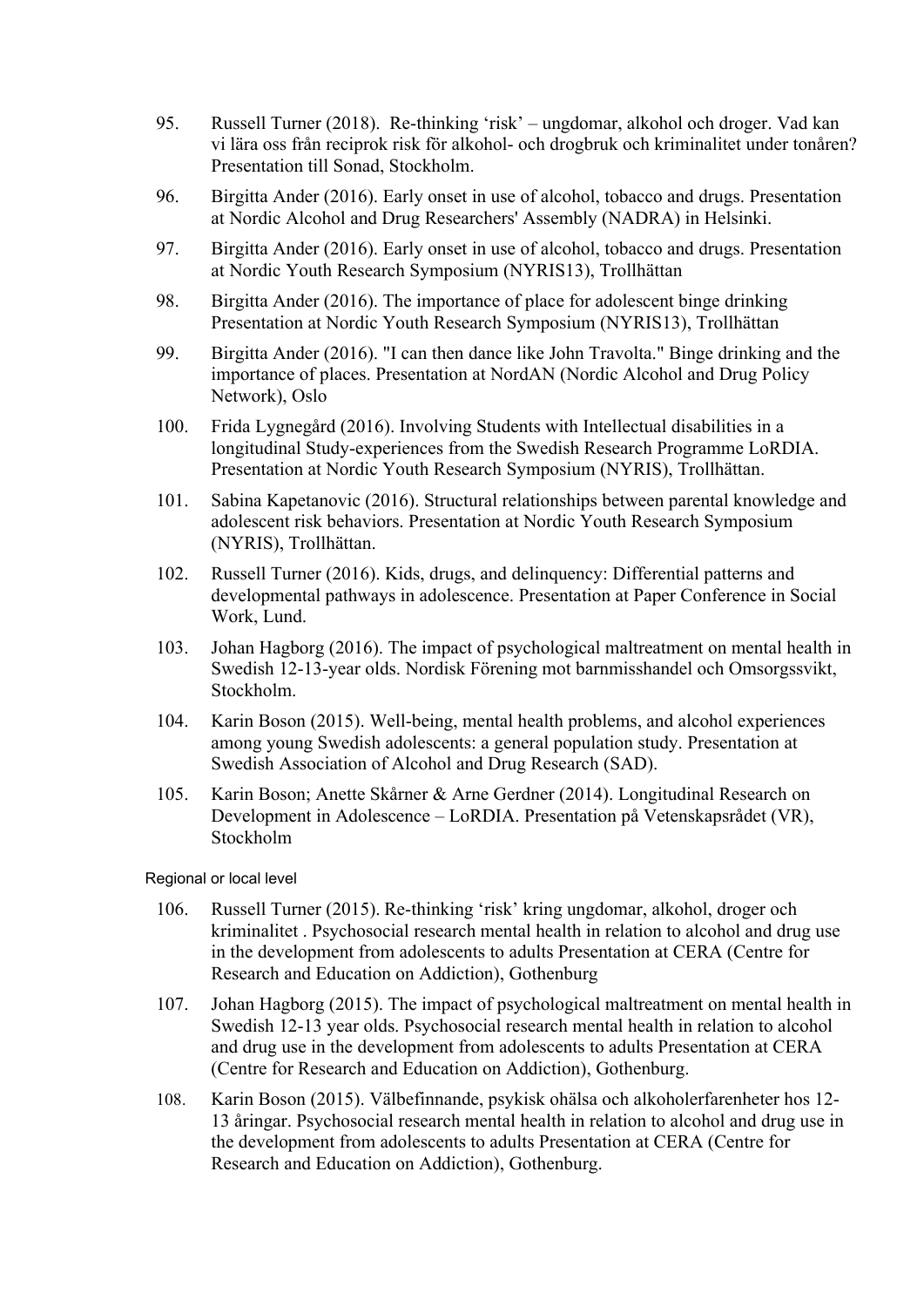#### **Articles – not peer-reviewed**

- 109. Frida Lygnegård (2019). "Ungdomars röster om egen delaktighet." Forskarintervju i Specialpedagogiska skolmyndighetens tidning Lika värde, nr 1, 2019. Länk: [https://www.spsm.se/stod/forskning-och-utveckling/aktuellt-om](https://www.spsm.se/stod/forskning-och-utveckling/aktuellt-om-forskning/nyheter/ungdomars-roster-om-egen-delaktighet/)[forskning/nyheter/ungdomars-roster-om-egen-delaktighet/](https://www.spsm.se/stod/forskning-och-utveckling/aktuellt-om-forskning/nyheter/ungdomars-roster-om-egen-delaktighet/)
- 110. Frida Lygnegård (2019). Artikel om avhandlingen i Sveriges arbetsterapeuters tidning "Arbetsterapeuten nr 3, 2019. Länk: [http://online.fliphtml5.com/tkwd/bliv/index.html#p=1](https://eur02.safelinks.protection.outlook.com/?url=http%3A%2F%2Fonline.fliphtml5.com%2Ftkwd%2Fbliv%2Findex.html%23p%3D1&data=02%7C01%7CArne.Gerdner%40ju.se%7Cd5e50b6a9b8648bcfd8208d7f0f73c8a%7C7564bc8f37384b4dbd575a02ca6215fb%7C0%7C0%7C637242816977403454&sdata=%2Bk6n8mz4duPcVvt6Ew7QZUIyvAQXfMzA6DmLO3yJ8rg%3D&reserved=0)
- 111. Frida Lygnegård (2019). Artikel om avhandlingen i den finska Arbetsterapeuttidningen
- 112. Frida Lygnegård (2019). Artikel om avhandlingen i tidskriften "Omtanke" som ska spegla verksamhet inom Socialtjänst, vård och omsorg. .
- 113. Frida Lygnegård (2019). Ungdomars röster om egen delaktighet Reportage i Tidningen Specialpedagogik (utges av Lärarförbundet) nr 1, 2019.
- 114. Sabina Kapetanovic (2018). "Mindre riskbeteende med nära föräldrabarnrelation". *Skolhälsan: Stöd till Pojkar*. Riksföreningen för Skolsköterskor
- 115. Frida Lygnegård (2018). "Många faktorer styr elevers känsla av delaktighet", Reportage till Skolporten (bevakar relevant forskning i syfte att stärka dialogen mellan forskare och lärare), länk: [https://www.skolporten.se/forskning/intervju/manga](https://eur02.safelinks.protection.outlook.com/?url=https%3A%2F%2Fwww.skolporten.se%2Fforskning%2Fintervju%2Fmanga-faktorer-styr-elevers-kansla-av-delaktighet%2F&data=02%7C01%7CArne.Gerdner%40ju.se%7Cd5e50b6a9b8648bcfd8208d7f0f73c8a%7C7564bc8f37384b4dbd575a02ca6215fb%7C0%7C0%7C637242816977393457&sdata=%2BRPIYwOrMRHvb019T8gENv7Li5%2B8zwk4kwph6AdXuaY%3D&reserved=0)[faktorer-styr-elevers-kansla-av-delaktighet/](https://eur02.safelinks.protection.outlook.com/?url=https%3A%2F%2Fwww.skolporten.se%2Fforskning%2Fintervju%2Fmanga-faktorer-styr-elevers-kansla-av-delaktighet%2F&data=02%7C01%7CArne.Gerdner%40ju.se%7Cd5e50b6a9b8648bcfd8208d7f0f73c8a%7C7564bc8f37384b4dbd575a02ca6215fb%7C0%7C0%7C637242816977393457&sdata=%2BRPIYwOrMRHvb019T8gENv7Li5%2B8zwk4kwph6AdXuaY%3D&reserved=0)
- 116. Frida Lygnegård (2018). "Participation in and outside school: Self-ratings by Swedish adolescents with and without impairments and long-term health conditions" Forskningsnyhet på Skolporten publicerat 2018-09-26 länk: [https://www.skolporten.se/forskning/avhandling/participation-in-and-outside-school](https://eur02.safelinks.protection.outlook.com/?url=https%3A%2F%2Fwww.skolporten.se%2Fforskning%2Favhandling%2Fparticipation-in-and-outside-school-self-ratings-by-swedish-adolescents-with-and-without-impairments-and-long-term-health-conditions%2F&data=02%7C01%7CArne.Gerdner%40ju.se%7Cd5e50b6a9b8648bcfd8208d7f0f73c8a%7C7564bc8f37384b4dbd575a02ca6215fb%7C0%7C0%7C637242816977403454&sdata=OTYD%2BrqXQ9jWNEAtd6nm%2BlxOCfVrp3IUGtsbDQ78p0A%3D&reserved=0)[self-ratings-by-swedish-adolescents-with-and-without-impairments-and-long-term](https://eur02.safelinks.protection.outlook.com/?url=https%3A%2F%2Fwww.skolporten.se%2Fforskning%2Favhandling%2Fparticipation-in-and-outside-school-self-ratings-by-swedish-adolescents-with-and-without-impairments-and-long-term-health-conditions%2F&data=02%7C01%7CArne.Gerdner%40ju.se%7Cd5e50b6a9b8648bcfd8208d7f0f73c8a%7C7564bc8f37384b4dbd575a02ca6215fb%7C0%7C0%7C637242816977403454&sdata=OTYD%2BrqXQ9jWNEAtd6nm%2BlxOCfVrp3IUGtsbDQ78p0A%3D&reserved=0)[health-conditions/](https://eur02.safelinks.protection.outlook.com/?url=https%3A%2F%2Fwww.skolporten.se%2Fforskning%2Favhandling%2Fparticipation-in-and-outside-school-self-ratings-by-swedish-adolescents-with-and-without-impairments-and-long-term-health-conditions%2F&data=02%7C01%7CArne.Gerdner%40ju.se%7Cd5e50b6a9b8648bcfd8208d7f0f73c8a%7C7564bc8f37384b4dbd575a02ca6215fb%7C0%7C0%7C637242816977403454&sdata=OTYD%2BrqXQ9jWNEAtd6nm%2BlxOCfVrp3IUGtsbDQ78p0A%3D&reserved=0)
- 117. Frida Lygnegård (2018). "Delaktighet i vardagen, ungdomar med och utan olika funktionsnedsättningar berättar" Reportage i Jönköping University´s tidning Me&JU, nr 4 2018
- 118. Karin Boson (2017). Forskning om ungdommar og alkoholbruk. Intervju för den fristående nyhetssidan Beernews.se i december 2017. Länk: <https://www.beernews.se/articles/karin-prisad-forskning-om-unga/>
- 119. Karin Boson (2017). Intervju om varför unga börjar dricka. Intervju både på web og trykk for IOGT-Sveriges medlemsblad *Accent* Länk: <http://www.accentmagasin.se/forskning/hon-undersoker-varfor-unga-borjar-dricka/>
- 120. Karin Boson, Andrea Malešević, Sabina Gušić, & Anders Wahlberg (2015). Psykologer: Regeringen kränker barns rättigheter. Svenska Dagbladet: Debattartikkel publisert både på web og tryck. Publicerad 2015-11-27. Länk: <https://www.svd.se/psykologer-regeringen-kranker-barns-rattigheter>
- 121. Frida Lygnegård (2015)."Lika, olika." Forskarporträtt i Sveriges arbetsterapeuters tidning "Arbetsterapeuten" nr 2 2015. Länk: [https://www.arbetsterapeuterna.se/media/1713/nr2\\_2015\\_lag.pdf](https://eur02.safelinks.protection.outlook.com/?url=https%3A%2F%2Fwww.arbetsterapeuterna.se%2Fmedia%2F1713%2Fnr2_2015_lag.pdf&data=02%7C01%7CArne.Gerdner%40ju.se%7Cd5e50b6a9b8648bcfd8208d7f0f73c8a%7C7564bc8f37384b4dbd575a02ca6215fb%7C0%7C0%7C637242816977403454&sdata=l38Tsb5HZUpIaV2NSAD4QcVzvcHqXmCutB3DcMzDPEQ%3D&reserved=0)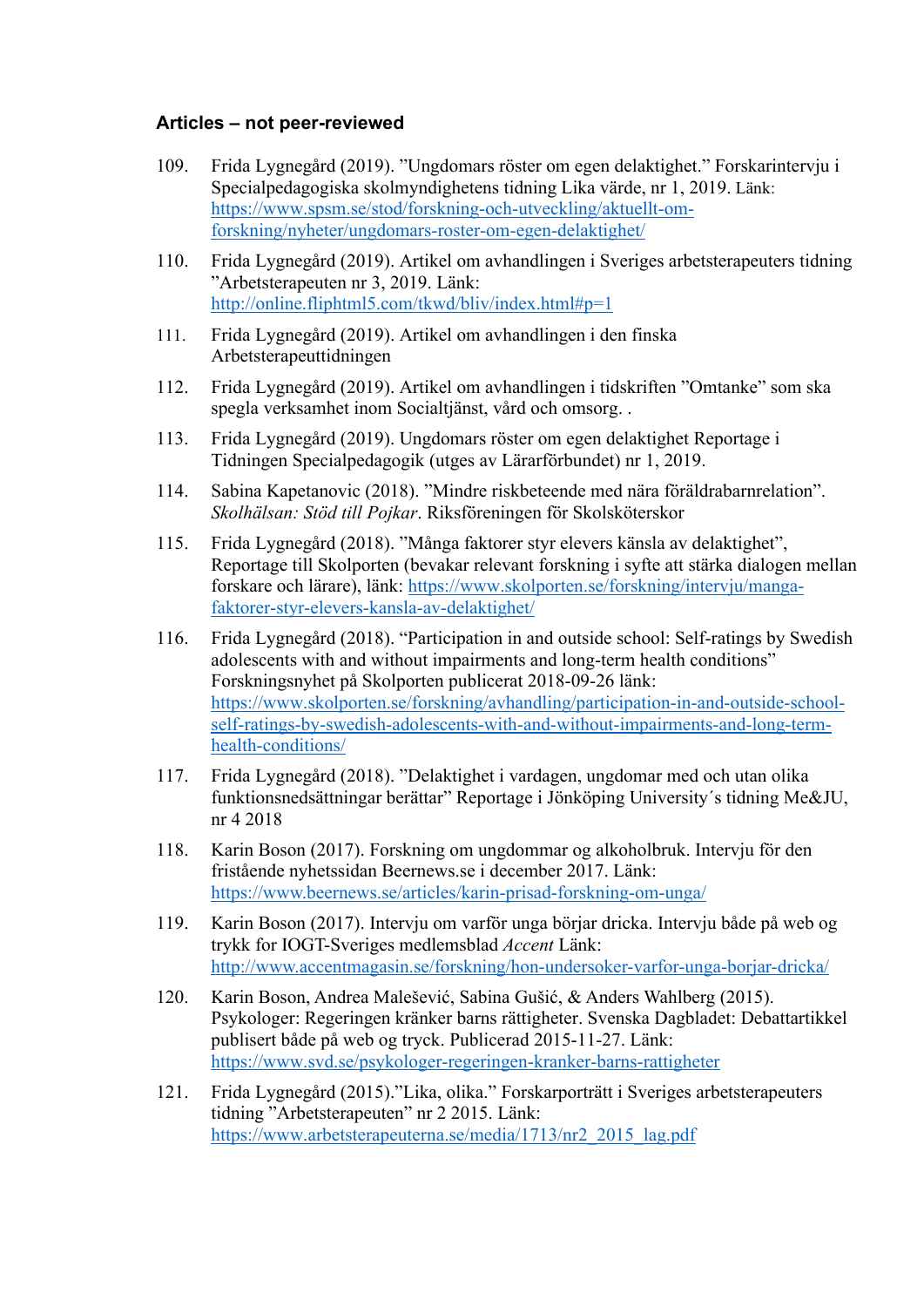122. CERA (2015). "Från molekylnivå till samhällsnytta" – Dokumentation från konferens Aktuell forskning om alkohol och narkotika, 8 oktober 2015. Dokumentationen innehåller referat av Karin Bosons, Johan Melander Hagborgs och Russell Turners presentationer. [https://www.lansstyrelsen.se/download/18.2c30d6f167c5e8e7c012de8/1547559205746/2015-](https://eur02.safelinks.protection.outlook.com/?url=https%3A%2F%2Fwww.lansstyrelsen.se%2Fdownload%2F18.2c30d6f167c5e8e7c012de8%2F1547559205746%2F2015-48.pdf&data=04%7C01%7CArne.Gerdner%40ju.se%7C2aa166135ae8471da80308d8d69be5f1%7C7564bc8f37384b4dbd575a02ca6215fb%7C0%7C1%7C637495312376553219%7CUnknown%7CTWFpbGZsb3d8eyJWIjoiMC4wLjAwMDAiLCJQIjoiV2luMzIiLCJBTiI6Ik1haWwiLCJXVCI6Mn0%3D%7C1000&sdata=hINmFnrgDHlsj7XuGkqf6rbBu%2BQDtEICWPq0SkKVp6Y%3D&reserved=0) [48.pdf](https://eur02.safelinks.protection.outlook.com/?url=https%3A%2F%2Fwww.lansstyrelsen.se%2Fdownload%2F18.2c30d6f167c5e8e7c012de8%2F1547559205746%2F2015-48.pdf&data=04%7C01%7CArne.Gerdner%40ju.se%7C2aa166135ae8471da80308d8d69be5f1%7C7564bc8f37384b4dbd575a02ca6215fb%7C0%7C1%7C637495312376553219%7CUnknown%7CTWFpbGZsb3d8eyJWIjoiMC4wLjAwMDAiLCJQIjoiV2luMzIiLCJBTiI6Ik1haWwiLCJXVCI6Mn0%3D%7C1000&sdata=hINmFnrgDHlsj7XuGkqf6rbBu%2BQDtEICWPq0SkKVp6Y%3D&reserved=0)

#### **Presentations at conferences for practitioners and the public**

International level

123. Frida Lygnegård (2018). Patterns of participation within domestic life and peer relations - Youth's own experiences. Oral presentation at World congress for Occupational Therapists in Cape Town, South Africa.

Nordic or national level

- 124. Arne Gerdner (2019). Presentation av LoRDIA Longitudinal Research on Development In Adolescence. Fokusspår: Att vara ung – jubileumssymposium om psykosociala faktorers påverkan på utvecklingen från barn till ung vuxen Presentation på Förebygg.NU, Göteborg 2019-11-14
- 125. Birgitta Ander (2019). Ungdomars berusningsdrickande vem, var och med vilka? Fokusspår: Att vara ung – jubileumssymposium om psykosociala faktorers påverkan på utvecklingen från barn till ung vuxen. Presentation på Förebygg.NU, Göteborg 2019-11-14
- 126. Olov Aronson & Arne Gerdner (2019), Social kontext och vänskap för ungdomar med invandrarbakgrund. Fokusspår: Att vara ung – jubileumssymposium om psykosociala faktorers påverkan på utvecklingen från barn till ung vuxen Presentation på Förebygg.NU, Göteborg 2019-11-14
- 127. Karin Boson (2019). Hur hänger psykisk hälsa, personlighet och alkoholdrickande i tidiga tonår ihop? Fokusspår: Att vara ung – jubileumssymposium om psykosociala faktorers påverkan på utvecklingen från barn till ung vuxen. Presentation på Förebygg.NU, Göteborg 2019-11-14
- 128. Russell Turner (2019). Ungdomars riskbeteenden vad gäller alkohol, droger och kriminalitet. Var finns risken? Fokusspår: Att vara ung – jubileumssymposium om psykosociala faktorers påverkan på utvecklingen från barn till ung vuxen. Presentation på Förebygg.NU, Göteborg 2019-11-14
- 129. Sabina Kapetanovic (2019). Relationen mellan barn och föräldrar. Fokusspår: Att vara ung – jubileumssymposium om psykosociala faktorers påverkan på utvecklingen från barn till ung vuxen. Presentation på Förebygg.NU, Göteborg 2019-11-14
- 130. Birgitta Lager och Maria Holmstrand (2019). Exempel från Härryda. Fokusspår: Att vara ung – jubileumssymposium om psykosociala faktorers påverkan på utvecklingen från barn till ung vuxen. Presentation på Förebygg.NU, Göteborg 2019-11-14
- 131. Russell Turner (2017). Droger, alkohol och kriminalitet Vad är kopplingen under tonåren? Presentation på Nationella Mässan - Förebygg.NU, Göteborg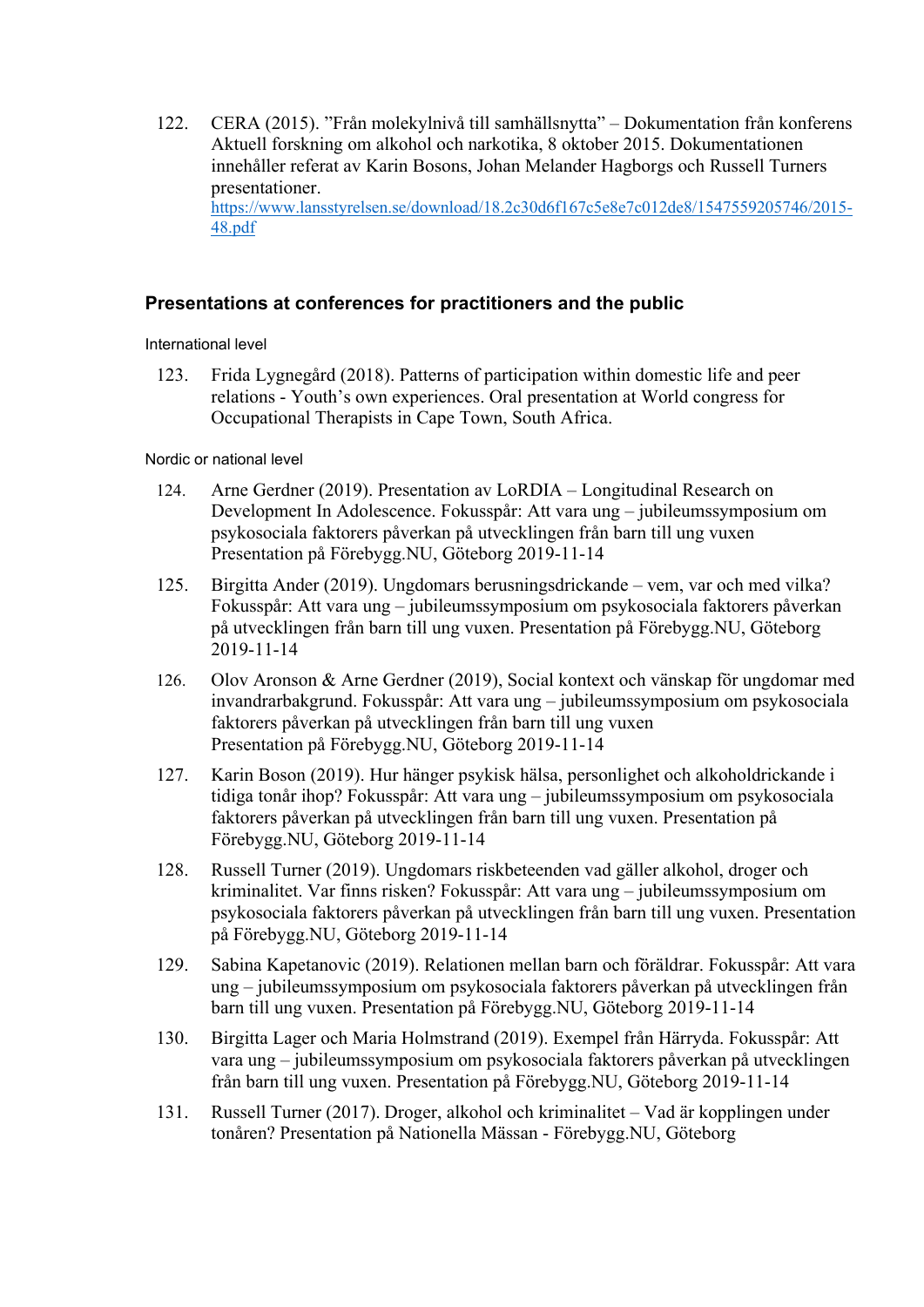- 132. Karin Boson (2017). Ungdomars psykiska hälsa och personlighet. Vad kan påverka tidigt alkoholbruk? Presentation på Nationella Mässan - Förebygg.NU, Göteborg.
- 133. Sabina Kapetanovic (2017). Föräldrar, tonåringar och tonåringars riskbeteende. Presentation på Nationella Mässan - Förebygg.NU, Göteborg
- 134. Birgitta Ander (2017). Var och med vilka? Ungdomars berusningsdrickande. Presentation på Nationella Mässan - Förebygg.NU, Göteborg

Regional or municipal level

- 135. Torbjörn Kalin & Thorbjörn Ahlgren (2020): Longitudinell forskning om barn och ungdom. Rön och planer för fortsatta studier. Presentation för Socialnämnden i Härryda, 2020-02-05.
- 136. Torbjörn Kalin & Thorbjörn Ahlgren (2020): Longitudinell forskning om barn och ungdom. Rön och planer för fortsatta studier. Presentation för Socialförvaltningens medarbetarkonferens i Härryda, 2019-10-16.
- 137. Russell Turner (2019). Att förebygga ungdomars riskbeteenden vad gäller alkohol, droger och kriminalitet: Vad ska vi göra? Presentation till Västra Götalands ANDTS samordnares träff. Göteborg 2019-11-22
- 138. Karin Boson (2017). Factors affecting adolescents' living conditions; well-being, mental health and alcohol use. Presentation at Expo Medica, Addiction Day, Stockholm
- 139. Johan Hagborg (2017). Maltreated children who are they and what do they need to be successful in school? Two presentations at Härryda municipal teachers conference.
- 140. Johan Hagborg (2017). Children and adolescents with traumatic experiences theory and practice. Presentation at University West, BUV (Barn- och ungdomsvetenskap) Conference Children and adolescents – research and practice in the same room, Trollhättan.
- 141. Arne Gerdner (2017). Could anyone become addicted? Addiction development, models of explanation and treatment strategies. Presentation at Regional Conference of Swedish Association of Alcohol and Drug Research (SAD), Umeå.
- 142. Birgitta Ander (2017), Where and with Whom? Adolescent binge drinking. Presentation at European Researchers' Night, Jönköping.
- 143. Johan Hagborg (2017). From child maltreatment to substance use. Explanatory models. Two presentations at Open Conference, APEC (Addiction Psychology Experimental and Clinical Research) at Department of Psychology, Gothenburg University, Gothenburg.
- 144. Birgitta Ander & Mats Granlund (2016). Children and adolescents in Härryda municipality: Results from LoRDIA. Three presentations at Härryda municipal teachers conference.
- 145. Karin Boson (2016). Adolescents' personalities risk and protection factors connected to mental health and addiction Presentation at Expo Medica, Addiction Day, Stockholm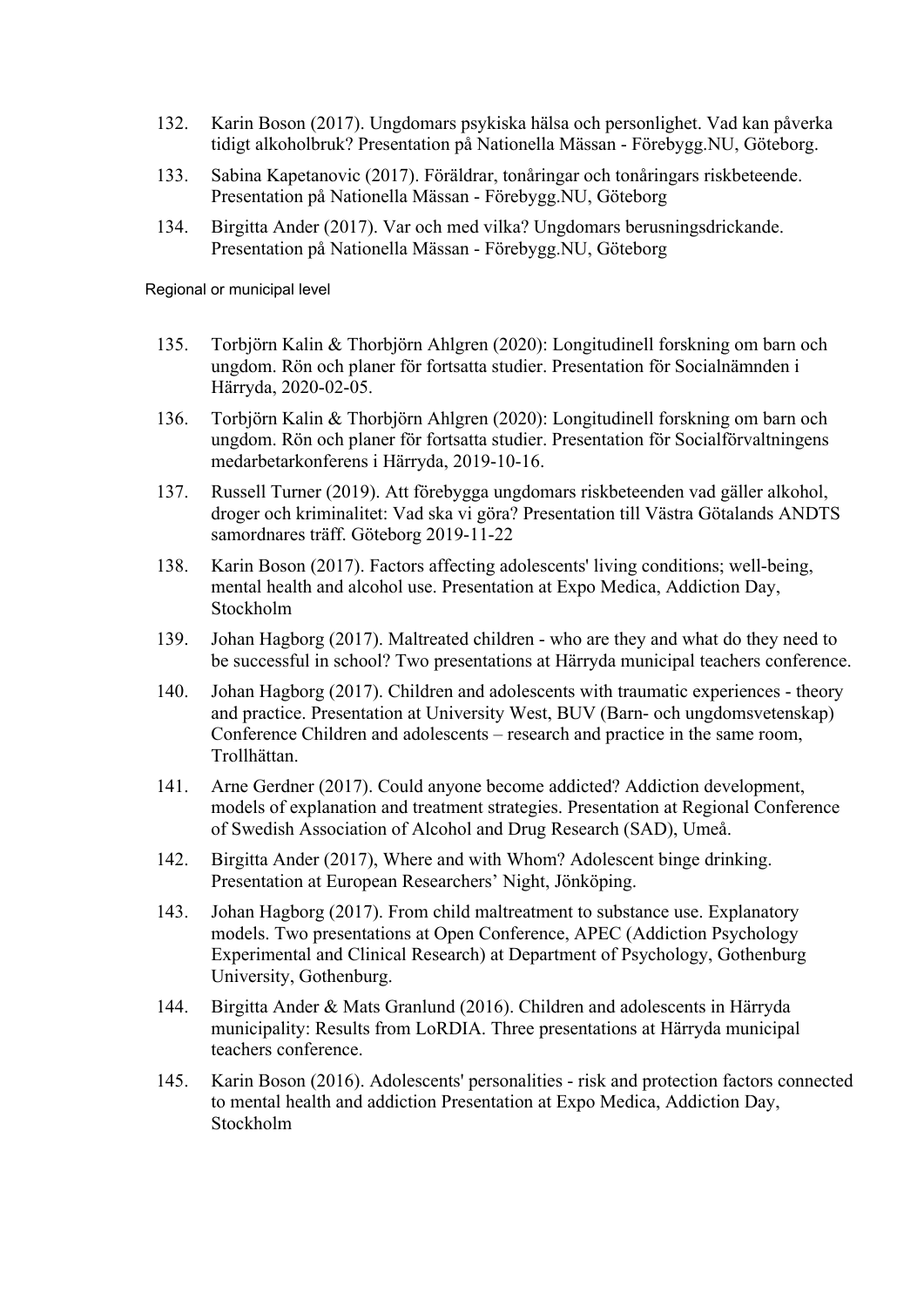- 146. Karin Boson (2016). Factors affecting adolescents' living conditions; wellbeing, mental health and alcohol use, Presentation at Research and Development North East (FoU Nordost), Stockholm
- 147. Sabina Kapetanovic (2016). Let me talk with you adolescent risk behaviour and communication with their parents. Dalsland's Folk High School in Trollhättan, Three presentations at "Coffee break with researchers". Three occations: Lysekil, Sotenäs and Trollhättan
- 148. Sabina Kapetanovic (2015). What do tweenies do and how do we reach them? Presentation at European Researchers' Night, Trollhättan.
- 149. Sabina Kapetanovic (2015). What do tweenies do and how do we reach them? Presentation at Researchers' Grand Prix, Stockholm.
- 150. Karin Boson (2015). Hur trivs du i stort sett med livet? Psykiskt välbefinnande och ohälsa bland våra yngsta tonåringar. Presentation at ANDT (Alcohol, Drugs, Doping, Tobacco) Seminar, County Board, Jönköping
- 151. Karin Boson (2014). Föreläsning om preliminära resultat från forskningsprogrammet LoRDIA – *Hur mår tweenisarna?* vid konferens arrangerad av forskargruppen: Addiction Psychology: Experimental and Clinical research (APEC) at Department of Psychology, Gothenburg University, Gothenburg
- 152. Johan Hagborg (2014). Emotional neglect in adolescence. Consequences for mental health. Two presentations at Open Conference, APEC (Addiction Psychology Experimental and Clinical Research) at Department of Psychology, Gothenburg University, Gothenburg.
- 153. Karin Boson (2014). Presentation om ungdomars psykiska hälsa och alkoholbruk vid seminarium om ungdomar, föräldrar och alkohol, i arrangemang av Systembolaget i Malmö.
- 154. Karin Boson (2014). Föreläsning om personlighet vid personaldag for administrativ personal vid Psykologiska institutionen, Göteborgs universitet.

#### **Podcast & You-tube presentations**

- 155. (B)RUSET (2020). Tidskriften Alkohol & Narkotikas podd # 14 När, vem och med vilka berusar sig ungdomar. Intervju med Birgitta Ander. [https://podd.alkoholochnarkotika.se/](https://eur02.safelinks.protection.outlook.com/?url=https%3A%2F%2Fpodd.alkoholochnarkotika.se%2F&data=02%7C01%7CArne.Gerdner%40ju.se%7Cbbf9b6cc0abe4234e26208d7effbe8e8%7C7564bc8f37384b4dbd575a02ca6215fb%7C0%7C0%7C637241737529446052&sdata=TDBY5p3RTEKO%2B2sfT3tYDw80ndh210%2BZm2x0vXfLECI%3D&reserved=0)
- 156. Sabina Kapetanovic (2020). Hur skyddar man sin tonåring från droger och kriminalitet? Västpunkt: Från Högskolan Väst, Trollhättan. Länk: https://www.youtube.com/watch?v=frnwyYzyfbk
- 157. Arne Gerdner (2019): Presentation av LoRDIA. Förebygg.Nu. Första delen av följande inspelning. Länk: <https://www.youtube.com/watch?v=tEXNodFuCBg&t=1381s>
- 158. Birgitta Ander (2019). Ungdomars berusningsdrickande vem, var och med vilka? LoRDIA presentationer från Förebygg.Nu. Andra delen av följande inspelning. Länk: <https://www.youtube.com/watch?v=tEXNodFuCBg&t=1381s>
- 159. Olof Aronsson och Arne Gerdner (2019). Social kontext och vänskap för ungdomar med invandrarbakgrund. Presentation på Förebygg.Nu, Tredje delen av följande inspelning. Länk:<https://www.youtube.com/watch?v=tEXNodFuCBg&t=1381s>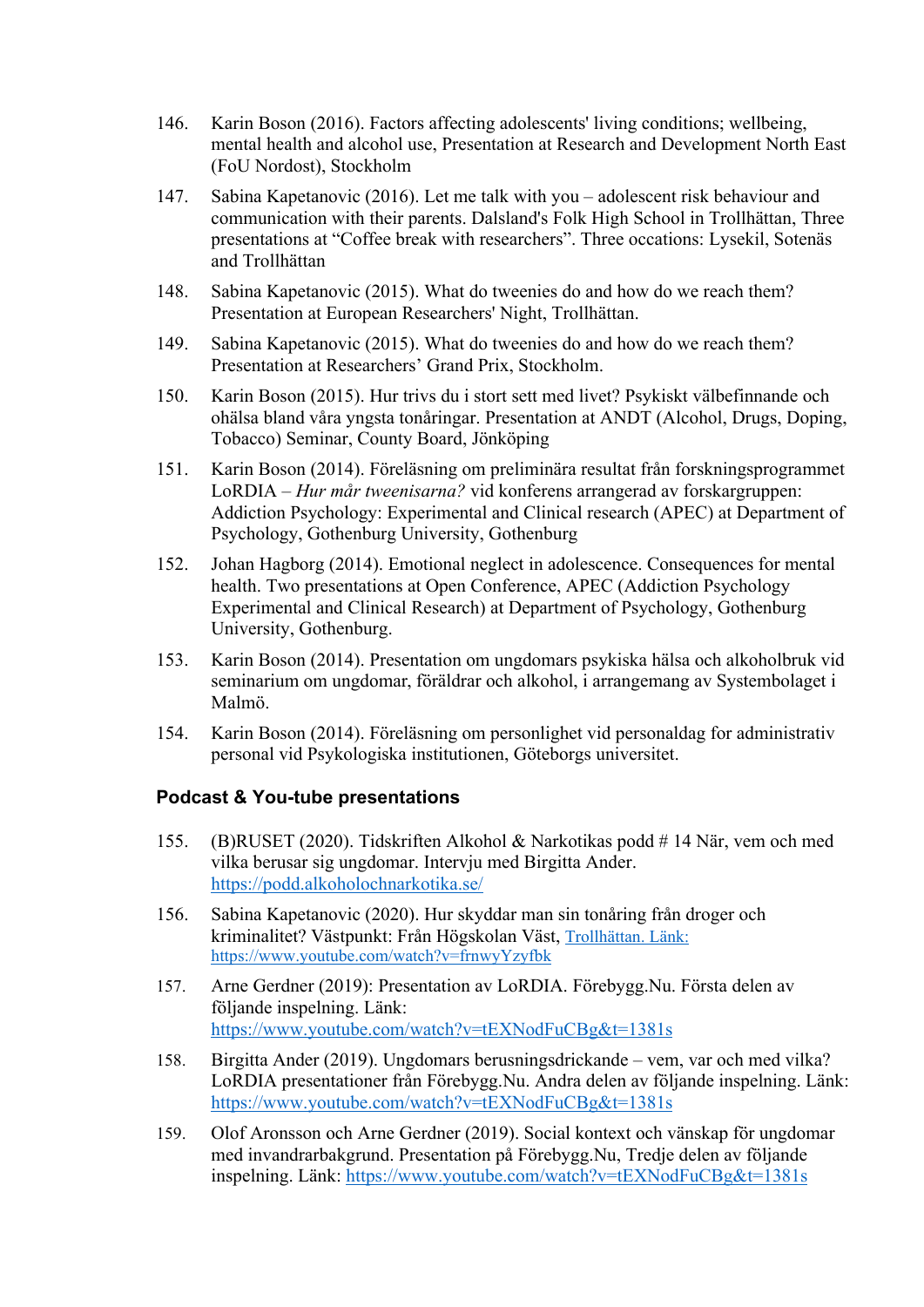- 160. Karin Boson (2019). Tidigt berusningsdrickande och ungdomars riskbeteende. Förebygg.NU. Första delen av följande inspelning. Länk: <https://www.youtube.com/watch?v=6Ki5uyFnhcQ>
- 161. Russel Turner (2019). Ungdomars riskbeteenden vad gäller alkohol, droger och kriminalitet. Var finns risken? Presentation på Förebygg.NU. Andra delen av följande inspelning. Länk: <https://www.youtube.com/watch?v=6Ki5uyFnhcQ>
- 162. Sabina Kapetanovic (2019). Relationen mellan barn och föräldrar. Fokusspår: Att vara ung – jubileumssymposium om psykosociala faktorers påverkan på utvecklingen från barn till ung vuxen. Presentation på Förebygg.NU. Första (längre) delen av följande inspelning. Länk: https://www.youtube.com/watch?v=Ryrhz0z-AKI
- 163. Birgitta Lager och Maria Holmstrand (2019). Från en samverkande skola horisont. Exempel från Härryda. Presentation på Förebygg.NU. Andra (kortare) delen av följande inspelning. Länk: https://www.youtube.com/watch?v=Ryrhz0z-AKI
- 164. Russell Turner (2019). Ungdomar, alkohol, droger och kriminalitet. I serien "Forskare förklarar", CERA, Göteborgs universitet. Länk: [https://www.youtube.com/watch?v=64LrmhnO3ZU&list=PLiq9P8bruUJUPZks0BL5yDNafO](https://eur02.safelinks.protection.outlook.com/?url=https%3A%2F%2Fwww.youtube.com%2Fwatch%3Fv%3D64LrmhnO3ZU%26list%3DPLiq9P8bruUJUPZks0BL5yDNafOJGCxfq-%26index%3D14&data=04%7C01%7CArne.Gerdner%40ju.se%7C7eea713ea17a44cfcf2308d8d59c511d%7C7564bc8f37384b4dbd575a02ca6215fb%7C0%7C1%7C637494214667064459%7CUnknown%7CTWFpbGZsb3d8eyJWIjoiMC4wLjAwMDAiLCJQIjoiV2luMzIiLCJBTiI6Ik1haWwiLCJXVCI6Mn0%3D%7C1000&sdata=HOTqmBG7d11SxU7la%2BVFe2dsk0tnZ%2Bdz23nuK%2BfZaJQ%3D&reserved=0) [JGCxfq-&index=14](https://eur02.safelinks.protection.outlook.com/?url=https%3A%2F%2Fwww.youtube.com%2Fwatch%3Fv%3D64LrmhnO3ZU%26list%3DPLiq9P8bruUJUPZks0BL5yDNafOJGCxfq-%26index%3D14&data=04%7C01%7CArne.Gerdner%40ju.se%7C7eea713ea17a44cfcf2308d8d59c511d%7C7564bc8f37384b4dbd575a02ca6215fb%7C0%7C1%7C637494214667064459%7CUnknown%7CTWFpbGZsb3d8eyJWIjoiMC4wLjAwMDAiLCJQIjoiV2luMzIiLCJBTiI6Ik1haWwiLCJXVCI6Mn0%3D%7C1000&sdata=HOTqmBG7d11SxU7la%2BVFe2dsk0tnZ%2Bdz23nuK%2BfZaJQ%3D&reserved=0)
- 165. Karin Boson (2019). Tidigt berusningsdrickande och ungdomars riskbeteende. Förebygg.NU. Länk:<https://www.youtube.com/watch?v=6Ki5uyFnhcQ>
- 166. Frida Lygnegård (2019). Vad påverkar ungdomars delaktighet? Finalist i Forskar Grand Prix. länk till UR Play: [https://urplay.se/program/215497-ur-samtiden-forskar](https://eur02.safelinks.protection.outlook.com/?url=https%3A%2F%2Furplay.se%2Fprogram%2F215497-ur-samtiden-forskar-grand-prix-2019-vad-paverkar-ungdomars-delaktighet&data=02%7C01%7CArne.Gerdner%40ju.se%7Cd5e50b6a9b8648bcfd8208d7f0f73c8a%7C7564bc8f37384b4dbd575a02ca6215fb%7C0%7C0%7C637242816977383467&sdata=LGTMo0nJfTxWCxpaO1%2FC%2FyHYwyBA0TYIZSAEWUOJjIg%3D&reserved=0)[grand-prix-2019-vad-paverkar-ungdomars-delaktighet](https://eur02.safelinks.protection.outlook.com/?url=https%3A%2F%2Furplay.se%2Fprogram%2F215497-ur-samtiden-forskar-grand-prix-2019-vad-paverkar-ungdomars-delaktighet&data=02%7C01%7CArne.Gerdner%40ju.se%7Cd5e50b6a9b8648bcfd8208d7f0f73c8a%7C7564bc8f37384b4dbd575a02ca6215fb%7C0%7C0%7C637242816977383467&sdata=LGTMo0nJfTxWCxpaO1%2FC%2FyHYwyBA0TYIZSAEWUOJjIg%3D&reserved=0)

#### **Reports**

- 167. Ylva Bjereld, Russell Turner & Lilly Augustine (Rapportmanus). Relationen mellan funktionsnedsättning, mobbning och mental hälsa över tid.
- 168. Arne Gerdner & Torbjörn Kalin (2020). Code Book för LoRDIA:s elevenkäter våg 1- 4. LoRDIA-publikation från Jönköping University. School of Health and Welfare, Department of Social Work.
- 169. Arne Gerdner (2020). Code Book för LoRDIA:s lärarskattningar och skolregisterdata, Vågorna 1–3b. LoRDIA-publikation från Jönköping University. School of Health and Welfare, Department of Social Work.
- 170. Arne Gerdner (2020). Code Book för LoRDIA:s föräldraenkäter Våg 1–2. LoRDIApublikation från Jönköping University. School of Health and Welfare, Department of Social Work.
- 171. Arne Gerdner (2017). LoRDIAs Elevdata svarspopulationer och bortfallsanalys. LoRDIA-publikation från Jönköping University. School of Health and Welfare, Department of Social Work.
- 172. Arne Gerdner (2017). Tonårsutveckling Ett prospektivt longitudinellt forskningsprogram om ungdomars sociala nätverk, missbruk, psykiska hälsa och skolanpassning. Project number: 2012-25. Self-evaluation report to Formas, Vinnova, Vetenskapsrådet & FORTE.